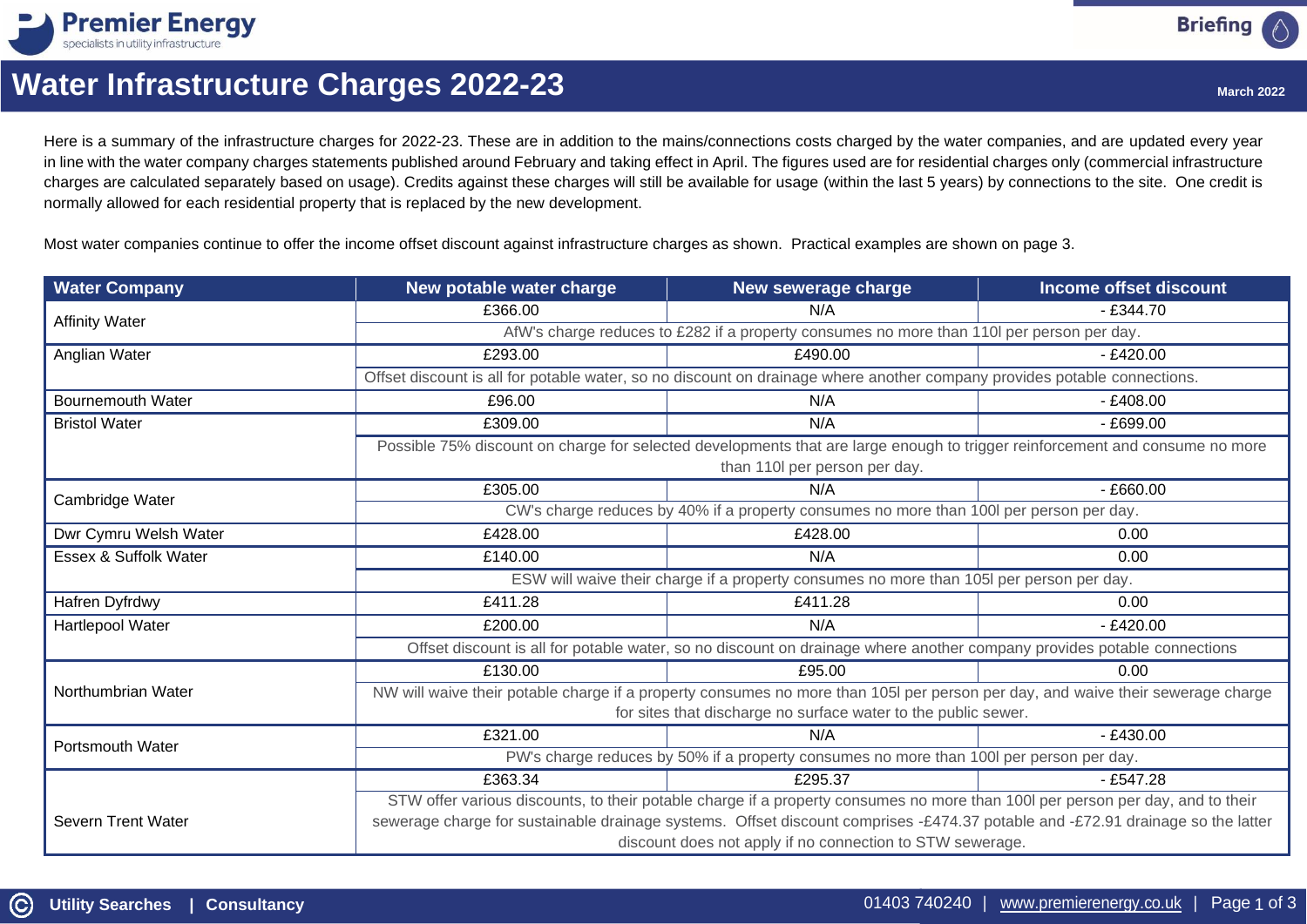



# **Water Infrastructure Charges 2022-23**

| <b>March 2022</b> |  |
|-------------------|--|
|                   |  |

| <b>Scottish Water</b>   | N/A                                                                                                                                     | N/A                                                                                                                          | N/A         |  |
|-------------------------|-----------------------------------------------------------------------------------------------------------------------------------------|------------------------------------------------------------------------------------------------------------------------------|-------------|--|
|                         | Not regulated by Ofwat                                                                                                                  |                                                                                                                              |             |  |
| <b>SES Water</b>        | £312.00                                                                                                                                 | N/A                                                                                                                          | $-£247.00$  |  |
|                         | SESW will offer a % discount on their charge based on various water efficiency measures, see their charges scheme document for          |                                                                                                                              |             |  |
|                         | full details.                                                                                                                           |                                                                                                                              |             |  |
| South East Water        | £633.00                                                                                                                                 | N/A                                                                                                                          | $- E605.00$ |  |
|                         | SEW's charge reduces to £583 if eco-connections are used.                                                                               |                                                                                                                              |             |  |
| South Staffs Water      | £305.00                                                                                                                                 | N/A                                                                                                                          | $- E660.00$ |  |
|                         | SS's charge reduces by 40% if a property consumes no more than 100I per person per day.                                                 |                                                                                                                              |             |  |
| South West Water        | £96.00                                                                                                                                  | £707.00                                                                                                                      | $- E602.00$ |  |
|                         | Offset discount comprises -£408 potable and -£194 drainage so the latter discount does not apply if no connection to SWW                |                                                                                                                              |             |  |
|                         | sewerage.                                                                                                                               |                                                                                                                              |             |  |
|                         | £0.00                                                                                                                                   | £608.00                                                                                                                      | $-£406.00$  |  |
| Southern Water          | Offset discount comprises -£213 potable and -£193 drainage so the latter discount does not apply if no connection to SW sewerage.       |                                                                                                                              |             |  |
|                         | SW will add an additional discount of £230 to the potable charge if a property consumes no more than 110l per person per day.           |                                                                                                                              |             |  |
| <b>Thames Water</b>     | £445.00                                                                                                                                 | £320.00                                                                                                                      | 0.00        |  |
|                         | Offset discount has been replaced from April 2022 with tiered environmental discounting. Tier 1 discount is £200 per unit if a property |                                                                                                                              |             |  |
|                         | consumes less than 110l per person per day. Tier 2 discount is £1,000 per unit if water reuse technology (e.g. rainwater harvesting or  |                                                                                                                              |             |  |
|                         | greywater recycling) captures at least 50l per property per day for reuse. Tier 3 discount is £1,800 per unit if development achieves   |                                                                                                                              |             |  |
|                         | water neutrality by retrofitting water saving devices and fixing internal plumbing wastage leaks across existing homes and businesses   |                                                                                                                              |             |  |
|                         | in the same water resource zone. These tiers are not cumulative, i.e. only the highest discount applies. Thames Water will also offer   |                                                                                                                              |             |  |
|                         | a £25 discount for sites that remove (or almost remove) surface water discharge via SUDS or similar.                                    |                                                                                                                              |             |  |
| <b>United Utilities</b> | £302.00                                                                                                                                 | £279.00                                                                                                                      | $-£778.00$  |  |
|                         |                                                                                                                                         | UU's potable charge will reduce to £30 if a property consumes no more than 100l per person per day. The sewerage charge will |             |  |
|                         | reduce to £28 if no surface water connection to the public sewer.                                                                       |                                                                                                                              |             |  |
| <b>Wessex Water</b>     | £199.00                                                                                                                                 | £664.00                                                                                                                      | $-£263.49$  |  |
|                         | Offset discount comprises -£117.41 potable and -£146.08 drainage so the latter discount does not apply if no connection to WW           |                                                                                                                              |             |  |
|                         | sewerage. WW will offer discounts to the sewerage charge for sustainable drainage systems and zero surface water discharge.             |                                                                                                                              |             |  |
| Yorkshire Water         | £80.00                                                                                                                                  | £220.00                                                                                                                      | 0.00        |  |
|                         | YW will offer a % discount to their charges if a property consumes less than 125I per person per day.                                   |                                                                                                                              |             |  |